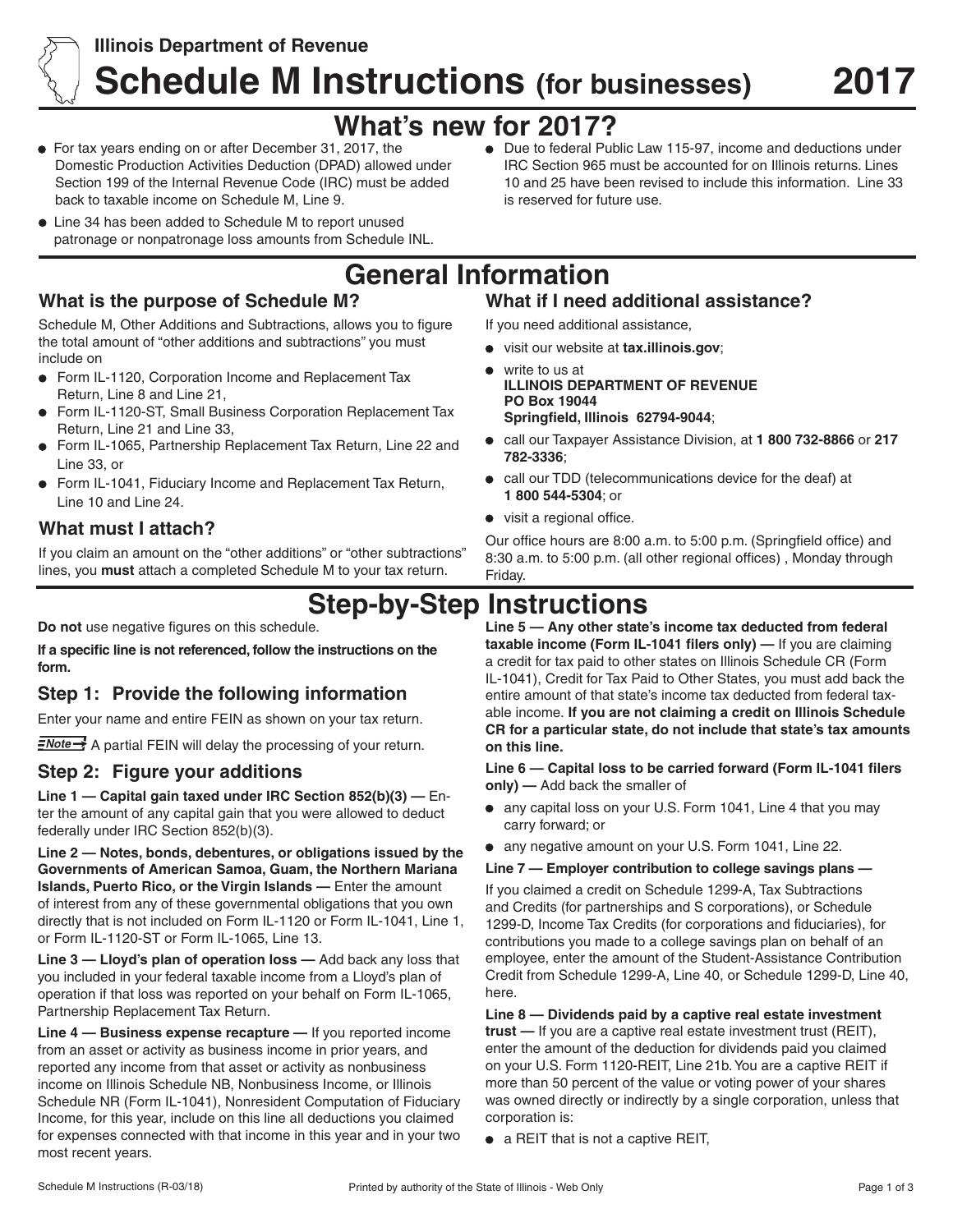- exempt from tax under IRC Section 501 and is not required to treat the dividends it receives from you as unrelated business taxable income,
- a listed Australian property trust that is not a captive REIT under these rules, or
- a foreign corporation or entity that would be treated as a REIT if it were incorporated in and doing business in the U.S. and that would not be treated as a captive REIT under these rules.

#### **Line 9 — Income attributable to domestic production**

**activities —** Enter the Domestic Production Activities Deduction (DPAD) amount that you reported on your federal Form 8903, Line 25. If you are a partnership or an S corporation, leave this line blank.

**Line 10 — Other additions —** Include any other amounts that you are required to add to your federal taxable income to arrive at your Illinois base income. Please include a detailed description of each addition on the line provided or on an attached statement. For IL-1041 filers who retain the income in the trust or estate and IL-1120 filers, IRC Section 965 net income (Section 965(a) amount, Line 1 of IRC 965 Transition Tax Statement, less Section 965(c) deduction, Line 3 of IRC 965 Transition Tax Statement) must be reported on this line. A copy of the IRC 965 Transition Tax Statement must be attached to your return. If you are filing electronically, submit the IRC 965 Transition Tax Statement by email to rev. BitSupplemental@illinois.gov as a Portable Document Format (.pdf) file with a filename and subject of "965 Tax". If you are filing Form IL-1041 through MyTax Illinois, attach the Statement as a Portable Document Format (.pdf) file with a filename of "965 Tax".

**ENote**<sup>-</sup></del> To avoid common errors when completing this schedule **do not include** any special depreciation calculated on Form IL-4562, Special Depreciation; or any distributive share of income shown on Illinois Schedule K-1-P, Partner's or Shareholder's Share of Income, Deductions, Credits, and Recapture; or Illinois Schedule K-1-T, Beneficiary's Share of Income and Deductions. These amounts are reported directly on your Illinois tax return.

**Line 11 — Total additions —** Add Lines 1 through 10. Enter the amount here and on your Form IL-1120, Line 8, Form IL-1120-ST, Line 21, Form IL-1065, Line 22 or Form IL-1041, Line 10.

 $\frac{1}{2}$  The sum of the amounts you report on Form IL-1041, Line 10, columns A and B should match the total amount reported on Illinois Schedule M, Line 11.

#### **Step 3: Figure your subtractions**

**Line 12 — Exempt interest dividends paid by regulated investment companies —** Enter the amount of exempt interest dividends you paid under IRC Section 852(b)(5) (regulated investment companies only).

**Line 13 — Notes, bonds, debentures, or obligations issued by the Governments of American Samoa, Guam, the Northern Mariana Islands, Puerto Rico, or the Virgin Islands —** You may subtract these items only to the extent that you were required to add them to federal taxable income on this Illinois Schedule M, Line 2.

**Line 14 — Lloyd's plan of operation income if reported on your behalf on Form IL-1065 —** Enter the income included in your taxable income from a Lloyd's plan of operation if that amount was reported on your behalf on Form IL-1065, Partnership Replacement Tax Return.

**Line 15 — Restoration of amounts held under claim of right —** Enter the amount equal to the deduction used to compute the federal tax credit for restoration of amounts held under claim of right under the IRC Section 1341.

#### **Lines 16a through 16g — Expenses of federally tax-exempt income and federal credits —**

Enter the amount

- of any expenses that were disallowed as federal deductions because the income was exempt from federal tax or because a credit was allowed under IRC Sections 45G(e)(3), 171(a)(2), 265, 280C, 291(a)(3), 807(a)(2)(B), 807(b)(1)(B), or 832(b)(5)(B)(i).
- included in your adjusted gross income under IRC Section 87.

**Lines 20a through 20w — Securities exempt from Illinois tax —** Enter the amount of interest on obligations of Illinois state and local governments only if included in your Illinois income, Form IL-1120, Line 9; Form IL-1120-ST, Line 22; Form IL-1065, Line 23; or Form IL-1041, Line 11. This amount is the amount net of any related bond premium amortization.

Interest from state and local government obligations is not exempt from Illinois Income Tax unless legislation has been specifically adopted to provide for an exemption. Income from these obligations may be subtracted only if you own the securities directly and not through mutual funds.

**ENote**<sup>-</sup>Attach a copy of the statement that identifies the payer and the amount of interest for each obligation.

Use the correct line to identify your amounts for the following securities.

- **.** Illinois Housing Development Authority bonds and notes (except housing-related commercial facilities bonds and notes)
- **Illinois Development Finance Authority bonds, notes, and other** evidence of obligation (only venture fund and infrastructure bonds)
- **.** Illinois Sports Facilities Authority bonds
- Illinois Development Finance Authority bonds issued under the Illinois Development Finance Authority Act, Sections 7.80 - 7.87
- **Illinois Development Finance Authority bonds or Illinois Finance** Authority bonds issued under the Asbestos Abatement Finance Act
- Bonds issued by the Illinois Finance Authority under the Illinois Finance Authority Act
- **Southwestern Illinois Development Authority bonds**
- **•** Illinois Power Agency bonds issued by the Illinois Finance Authority under Other Powers Article in the Illinois Finance Authority Act
- Central Illinois Economic Development Authority bonds issued under the Central Illinois Economic Development Authority Act
- Eastern Illinois Economic Development Authority bonds issued under the Eastern Illinois Economic Development Authority Act
- **Southeastern Illinois Economic Development Authority bonds** issued under the Southeastern Illinois Economic Development Authority Act
- **Southern Illinois Economic Development Authority bonds issued** under the Southern Illinois Economic Development Authority Act
- Illinois Urban Development Authority bonds issued under the Illinois Urban Development Authority Act
- Downstate Illinois Sports Facilities Authority bonds issued under the Downstate Illinois Sports Facilities Authority Act
- Western Illinois Economic Development Authority bonds issued under the Western Illinois Economic Development Authority Bonds Act
- Upper Illinois River Valley Development Authority bonds issued under the Upper Illinois River Valley Development Authority Act
- Will-Kankakee Regional Development Authority bonds issued under the Will-Kankakee Regional Development Authority Law